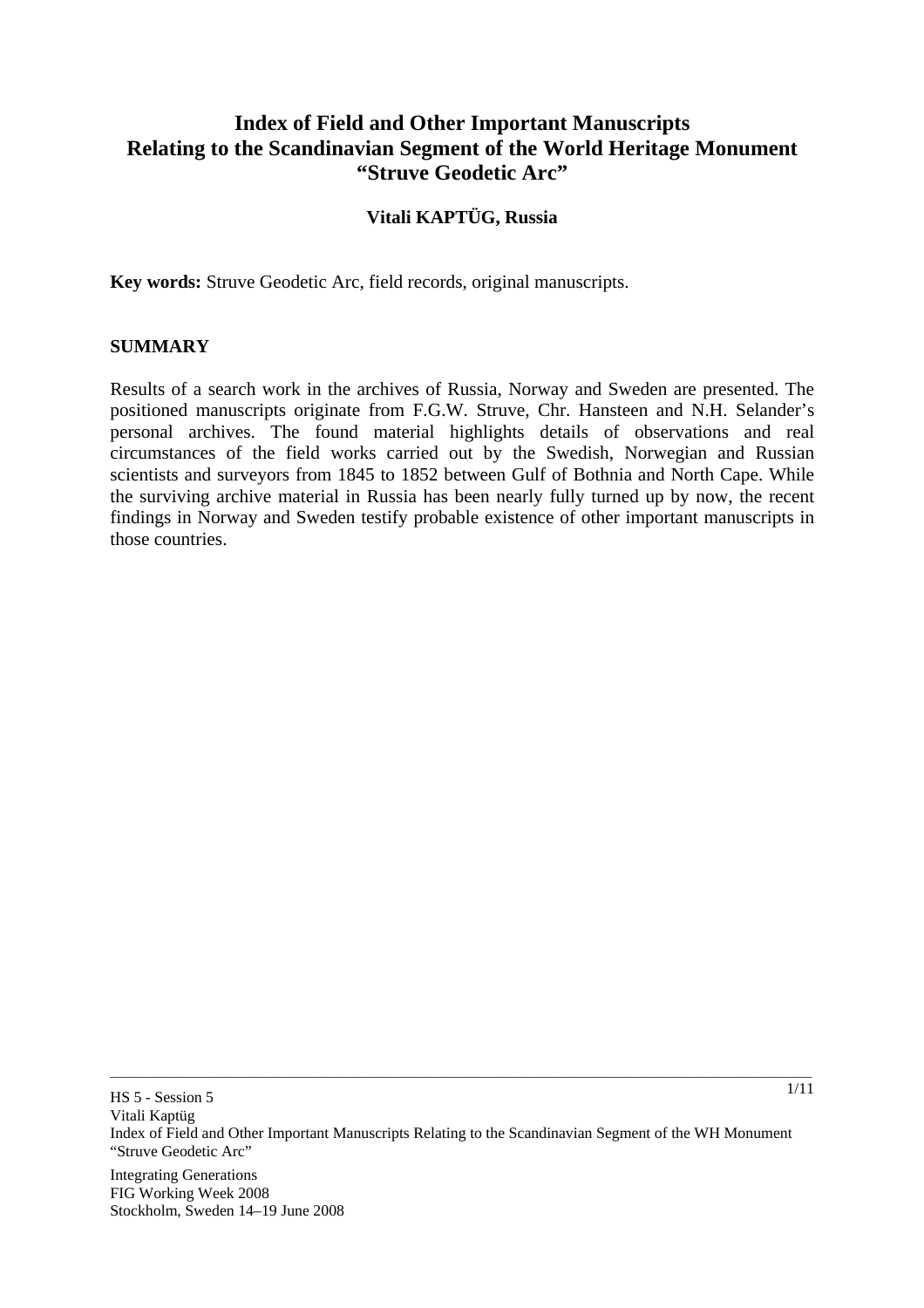# **Index of Field and Other Important Manuscripts Relating to the Scandinavian Segment of the World Heritage Monument Explored Struve Geodetic Arc"**

 $Z \leftarrow \frac{9}{2} \frac{9}{2} \frac{9}{2} \frac{9}{2} \frac{9}{2} \frac{9}{2} \frac{9}{2} \frac{9}{2} \frac{9}{2} \frac{9}{2} \frac{9}{2} \frac{9}{2} \frac{9}{2} \frac{9}{2} \frac{9}{2} \frac{9}{2} \frac{9}{2} \frac{9}{2} \frac{9}{2} \frac{9}{2} \frac{9}{2} \frac{9}{2} \frac{9}{2} \frac{9}{2} \frac{9}{2} \frac{9}{2} \frac{9}{2} \frac{9}{2} \frac{9}{2} \frac{9}{2} \frac{9}{2$ 

p a divinner.<br>Ar e victorelan

 $\mathcal{L}^{\alpha} \mathcal{L}^{\beta} = \mathcal{I}^{\alpha} \mathcal{L}^{\beta} = \mathcal{I}^{\alpha} \mathcal{L}^{\alpha} = \mathcal{I}^{\alpha} \mathcal{L}^{\alpha} = \mathcal{I}^{\alpha} \mathcal{L}^{\alpha}$ 

2/11

## **1. ON THE HISTORY OF THE SGA MANUSCRIPTS**

To perform a meridian arc measurement through vast East–European plains has been a persistent idea of men of science both in Europe and Russia since at least 1720ies when an appropriate proposal by the French astronomer J.–N. De l'Isle was first submitted to the Russian authorities. Paying tributes to first attempts made by him in 1737–1739 in Russia, one should note that the next century only provided real opportunities for *"measurements of degrees"* in the empire. The start was in 1816 due to efforts by two great Russian workers in geodesy and surveying: military surveyor Carl Tenner and outstanding astronomer Wilhelm Struve. The first 15 years of measurements across western provinces of Russia resulted in the united Tenner–Struve meridian arc of 8 degrees. In 1831-1849 a considerable extension was achieved: northwards (under Struve's direction) through the then autonomous Russian principality of Finland up to the town of Torneå and southwards as far as the Danube delta (headed by Tenner). An important *"Scandinavian extension"* of the Russian operations was ensured farther northwards from the Gulf of Bothnia to nearly North Cape, thus Struve's long-standing idea (at least, since 1828, see [Struve 1840]) to reach the limits of Europe came true in the north. During 1845–1852 the Royal Swedish Academy of sciences (RSAS) exercised general management over the works extending what is now called *the World Heritage Struve Geodetic Arc* (SGA). Those were carried out simultaneously in the historical Lapland by the Swedish team and in the Norwegian Finmarken by the Norwegians.  $\frac{1}{2}$  $2x + 3x + 10x$ 

Leader and the main worker in Lapland was Nils Haqvin Selander (1804–1870), director of the Stockholm Royal observatory; his colleagues were: General baron F.J. Wrede, Prof. J.M. Agardh of University of Lund, captain–lieutenant Lilliehöök (Lilienhoek ?), lieutenant of the marine Skogman, and others. In Norway the measurements were directed by Chr. Hansteen who headed the Geographical department of the Norwegian Ministry of Home Affairs, field operations were conducted by military engineers Fr.L. Klouman and Chr.A.B. Lundh. Astronomical observations and two baseline measurements were performed in co–operation with the Main Imp. astronomical observatory in Pulkovo (Russia), particularly by Doctor D.G. Lindhagen who was then with its staff and responsible for use of the best instruments provided for the purpose by F.G.W. Struve. Personal documents of the mentioned persons, wherever they may be kept nowadays, are a valuable source for the history of the Scandinavian part of the SGA, for discovering professional, cultural and human aspects of *the World Heritage measurements*.  $\frac{1}{4}$   $\frac{1}{4}$   $\frac{1}{4}$   $\frac{1}{4}$   $\frac{1}{4}$   $\frac{1}{4}$   $\frac{1}{4}$   $\frac{1}{4}$   $\frac{1}{4}$ 

The SGA operations and appropriate actions took about 40 years (from 1816 till 1855), no wonder they are reflected in a huge amount of various documents. Those are in Russian,

HS 5 - Session 5

Vitali Kaptüg Index of Field and Other Important Manuscripts Relating to the Scandinavian Segment of the WH Monument "Struve Geodetic Arc"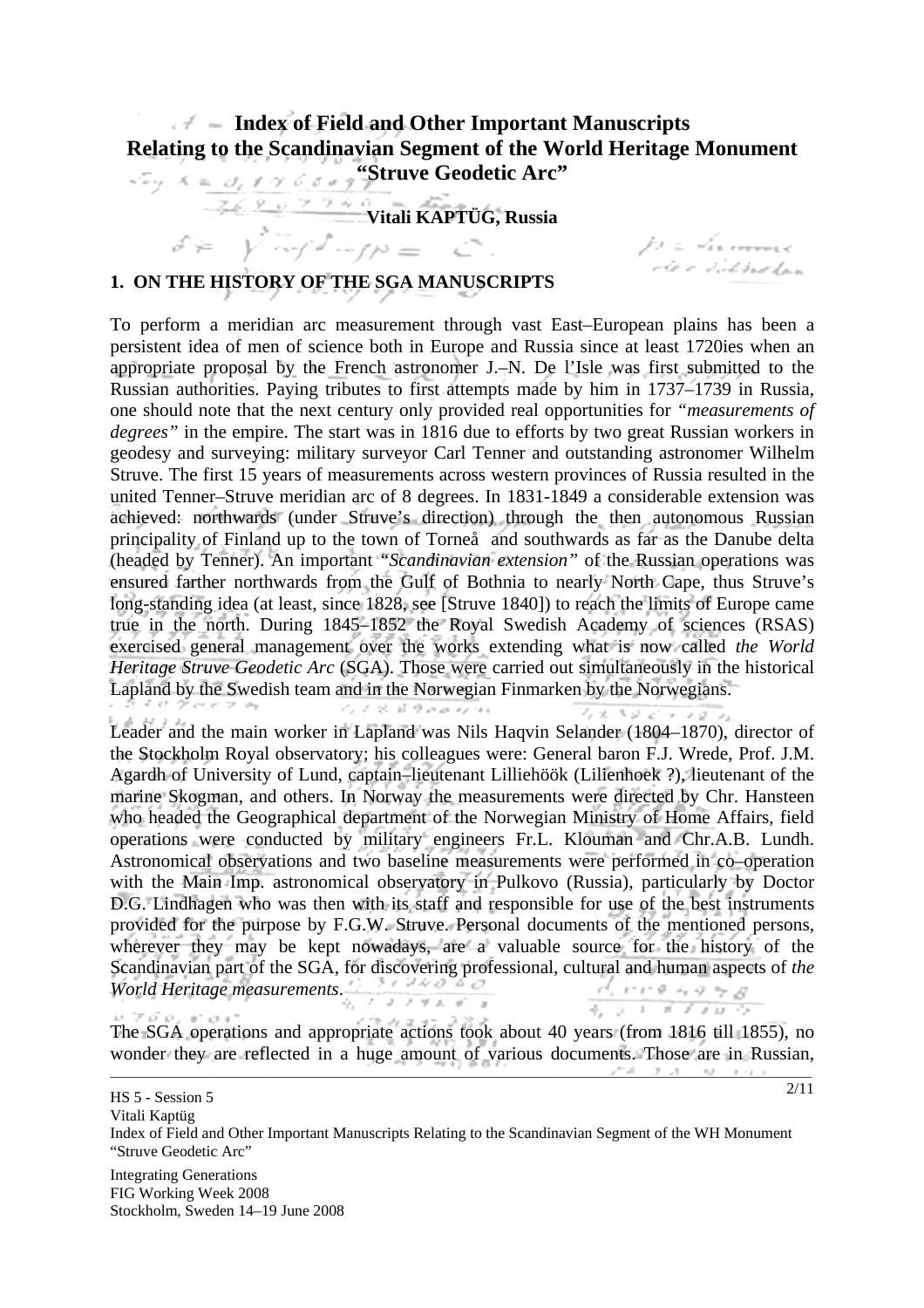German (Struve was a native German), French (the language of Russian high life), Swedish and Norwegian, both originals and copies, of particular and general nature. The basic field material, incl. that from Norway was published in Struve and Tenner's final descriptions in a possibly comprehensive way; unfortunately, the 1853 coordinated agreement of a separate publication describing the meridian arc operations through Lapland and Finmarken (see the related document) was not accomplished for unknown reasons.  $\frac{7}{4} \sigma_1 4 \sigma^2 i \int \sigma^2$ 

Originally SGA manuscripts were never kept at one place, due to both inter–institutional and international nature of the measurements. The largest volume was preserved in the archive of the former Pulkovo Observatory (original German and French spellings were: Pulkowa and Poulkova) near St.–Petersburg directed by Struve from 1839 till 1862. Except of his later years of life, the outstanding astronomer since 1821 has been in permanent charge of scientific guidance and publication of results of the enterprise. Field registers, diaries, records, reports, calculation sheets and related correspondence had been in continuous demand by Struve and his associates till the end of the publication process (three editions within 1856– 1861). A large volume of the documents related to the *"Russian Arc"* was accumulated in the archive of the former Military Topographers' Corps of the Russian army. Smaller collections of SGA documents, mostly correspondence, were kept at the Empire University of Dorpat, at the Russian Empire Academy of sciences, at the Russian Ministry of Public Instruction and at the Russian Geographical society. A few reports of the SGA workers have been published [Kaptüg 2002]. The expectation of the process of the content field, is long to an

At present the surviving part of the original *"Pulkowa"* manuscripts which relates to the *"Scandinavian part"* of the SGA is kept in the St.–Petersburg branch of the Archive of the Russian Academy of Sciences. Here one can see field material, calculations, metrological research records, drawings and maps, letters and reports by the workers, draft copies of published material, official correspondence related to the works made in Norway [Kaptüg 2006] and northern Finland under Struve's responsibility; in the future some items of drawing material and maps (not yet available for inspection) may have been added. Other Russian archives do not have important documents relating to the SGA Scandinavian segment. Outside Russia, important field material and related correspondence originally was kept in the archives of Stockholm Royal Academy of sciences, the National Land Survey of Sweden (Lantmäteriet, Gävle), Norwegian Ministry of the Interior (Departementet for det Indre) and Norwegian Mapping Authority (Statens Kartverk, formerly Norges Geografiske Oppmåling, Hønefoss), as well as in the family archives of participants of those events: Selander, Wrede, Skogman, Lilliehöök, Agardh, Hansteen, Klouman, Lundh, particularly – Lindhagen, etc. At present much of that is still kept at those institutions: some manuscripts have recently been looked through in Stockholm and Hønefoss; many items of the related material are indicated

\_\_\_\_\_\_\_\_\_\_\_\_\_\_\_\_\_\_\_\_\_\_\_\_\_\_\_\_\_\_\_\_\_\_\_\_\_\_\_\_\_\_\_\_\_\_\_\_\_\_\_\_\_\_\_\_\_\_\_\_\_\_\_\_\_\_\_\_\_\_\_\_\_\_\_\_\_\_\_\_\_\_\_\_\_\_\_\_\_\_\_\_\_\_\_\_\_\_\_\_\_\_\_\_\_\_\_\_\_\_\_\_\_ 3/11 in [Pettersen 2007]<br>in [Pettersen 2007]<br>Toynu foft is it despietales is have an individual in the one fact is formed in the company of the internal of<br>Toynu foft is it despietales is have an individual fraction of the comp

HS 5 - Session 5 Vitali Kaptüg Index of Field and Other Important Manuscripts Relating to the Scandinavian Segment of the WH Monument "Struve Geodetic Arc"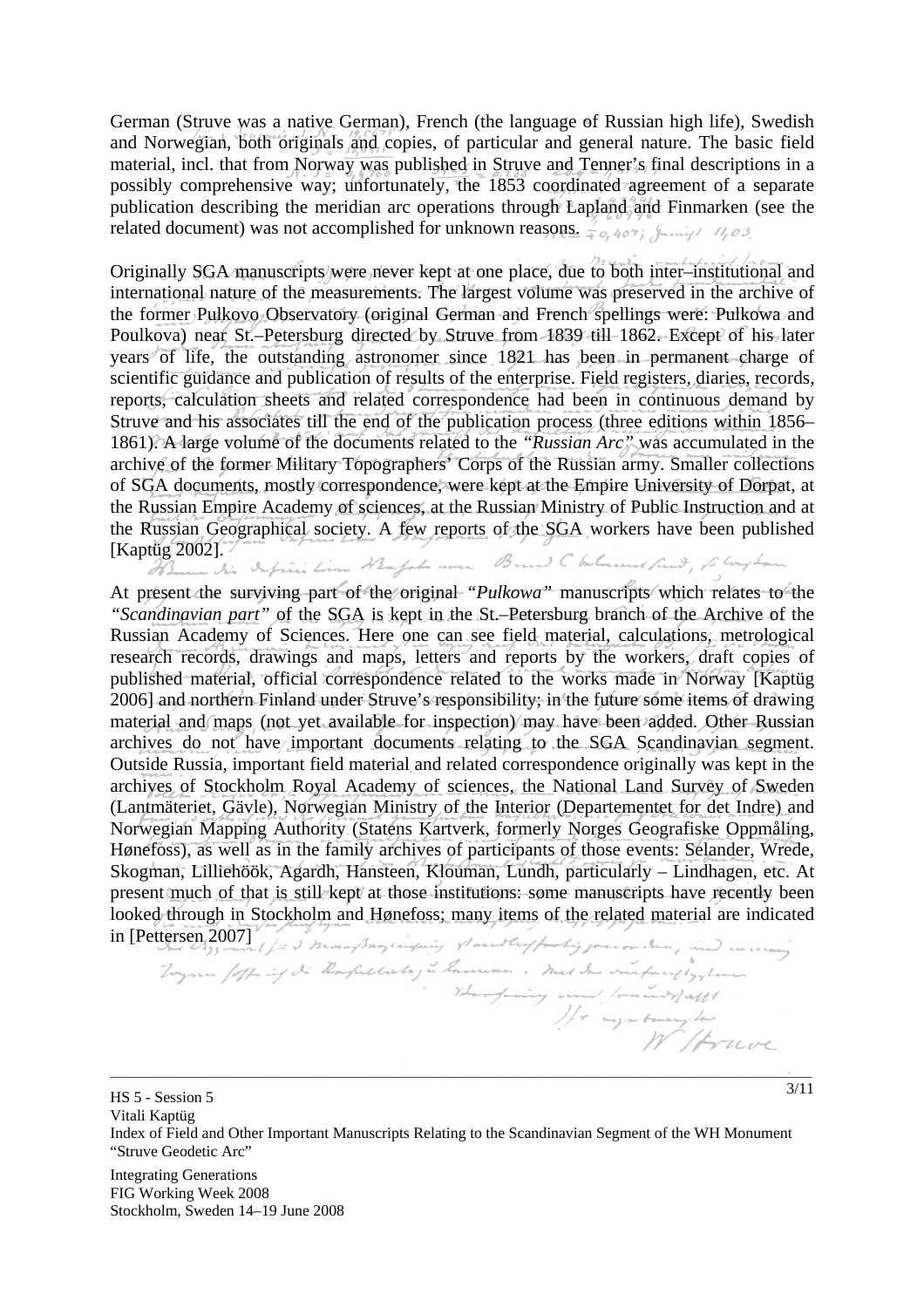## **2. THE CONTENT AND STRUCTURE OF THE INDEX**

The Index presents the following types of archive material related to the SGA:

1) registers of field and indoor measurements and research, either original or copied by the observers themselves; those may relate to **t**rigonometric (horizontal or vertical angles), **b**ase (linear) or **a**stronomical measurements – all these are marked with the letters T, B and A correspondingly;

2) notebooks, cards or just sheets of paper containing mathematical **c**alculations, often inseparable from **i**nvestigations related to computed items  $\frac{1}{\sqrt{1}}$  these are all marked with the letters C or CI;

3) diagrams, instrument situation plans, maps and other **d**rawn material – these are marked with the letter D:

4) **m**anuscript (text) material such as reports, letters etc., containing important or just interesting details and circumstances which are recognized within mostly illegible German or French handwriting – these are marked with the letter M.

Thus every type of material included into the Index is denoted with a particular letter, just for faster recognizing. Then, the material is separated into *Finmarken* (Norway) and *Lapland* (Sweden and northern Finland) *arc segments* distinguished first by Struve himself. Spelling of geographic names corresponds to that used in the sources involved. Years of *"field works"*  correspond to original documents; they relate to reconnaissance surveys and measurements themselves. In the 2nd column of the Index words in *italics* are those of originals; notations within square brackets, e.g., [1854] mean that this information (e.g., the year "1854") is specified with the help of another reference source rather than after this same document. In the  $3<sup>rd</sup>$  column of the Index location (archive reference) is given. Numeral codes relate to the above–mentioned St.–Petersburg archive, they are separated by dots and commas which identify, correspondingly:

− number of the particular collection,

- running number of the inventory within the collection,
- running number of the folder within the inventory, followed by:
- − running numbers of particular sheets of the identified document; sheets may be presented in the following forms:
- **\*** not specified, if the entire folder's content relates to the item described,
- \*  $3 \div 5$  means "from sheet 3 to sheet 5".
- \*  $3 \div$  means "beginning from the sheet 3" (the end was not recognized),
- $* \div 5$  means "ending with the sheet 5" (the beginning was not recognized),
- **\*** 14r means the reverse of the sheet 14.

Other denotations are:

NMA – for the Norwegian Mapping Authority; ITA – for the Institute of Theoretical Astrophysics of the University of Oslo, Norway;

HS 5 - Session 5 Vitali Kaptüg Index of Field and Other Important Manuscripts Relating to the Scandinavian Segment of the WH Monument "Struve Geodetic Arc"

\_\_\_\_\_\_\_\_\_\_\_\_\_\_\_\_\_\_\_\_\_\_\_\_\_\_\_\_\_\_\_\_\_\_\_\_\_\_\_\_\_\_\_\_\_\_\_\_\_\_\_\_\_\_\_\_\_\_\_\_\_\_\_\_\_\_\_\_\_\_\_\_\_\_\_\_\_\_\_\_\_\_\_\_\_\_\_\_\_\_\_\_\_\_\_\_\_\_\_\_\_\_\_\_\_\_\_\_\_\_\_\_\_

Integrating Generations FIG Working Week 2008 Stockholm, Sweden 14–19 June 2008 4/11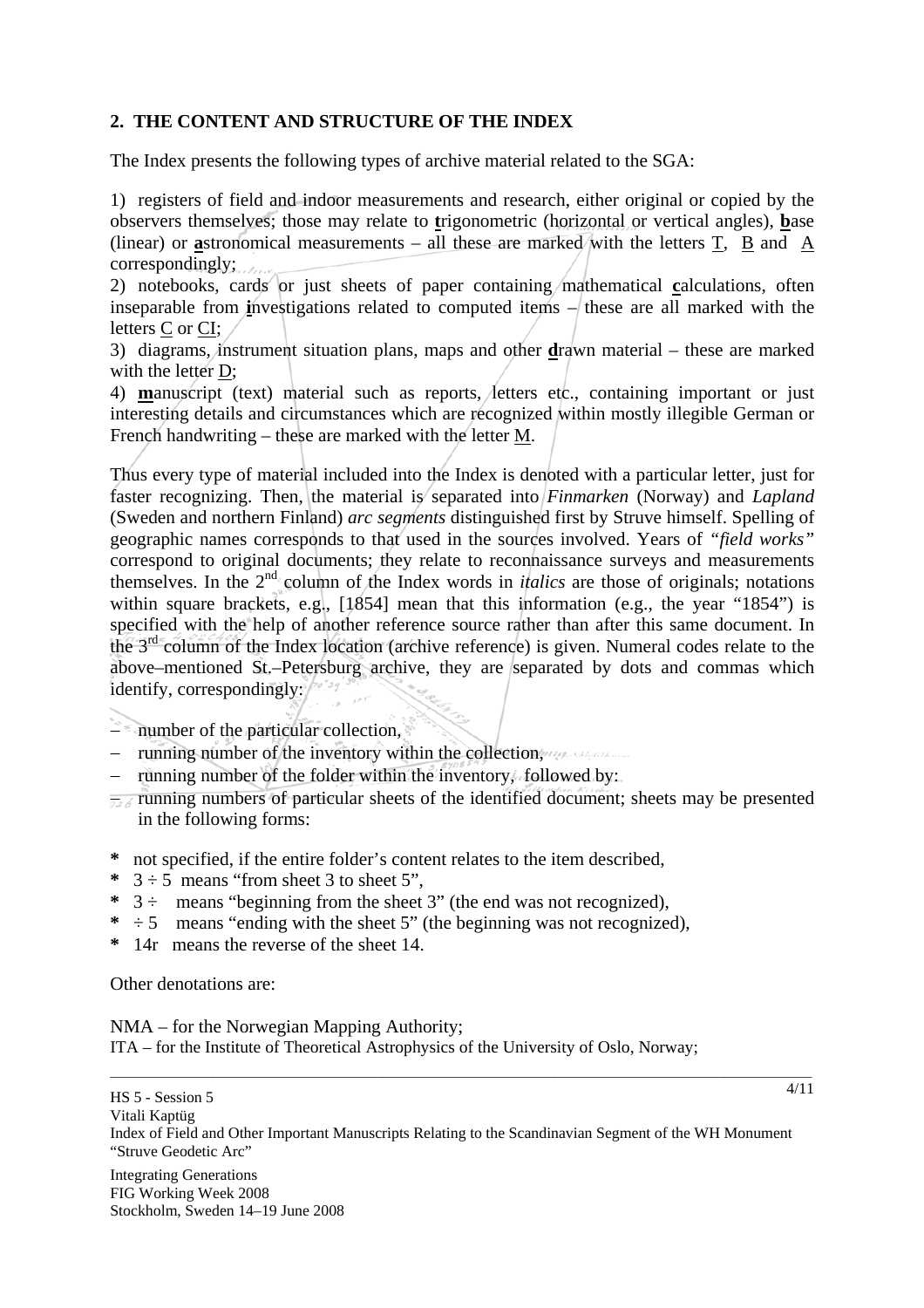CHS – for the Center for History of Science of the Royal Swedish Academy of sciences, Stockholm.

### **3. THE FINMARKEN ARC SEGMENT**

Field works in 1845–1847, 1850 in Northern Norway under the guidance of Hansteen.

| <b>CODE</b>  | <b>DESCRIPTION</b>                                                                                                                                                                                      | <b>ARCHIVE</b>                                                                                                              |
|--------------|---------------------------------------------------------------------------------------------------------------------------------------------------------------------------------------------------------|-----------------------------------------------------------------------------------------------------------------------------|
|              |                                                                                                                                                                                                         | <b>REFERENCE</b>                                                                                                            |
| T, CI        | Field registers ("Trigonometriske observationer") of<br>1846–1847, 1850, copied by Klouman, in Norwegian;<br>calculations and notes added by Lindhagen, sometimes by<br>Struve, in German. [1850-1856]. | $\div 161$<br>721.1.83, 54<br>(four notebooks)<br>"2"<br>to<br>"5"); $721.1.88$ ,<br>notebooks "X", "XI",<br>"XII letztes". |
|              | Field register of angular measurements at 3 base<br>extension points, original by Lindhagen of 1850, in<br>German.                                                                                      | $721.1.86$ , notebook<br>"III", part 3a.                                                                                    |
| $\bf{B}$     | Field register of the base measurement at Alten, original<br>by Lindhagen of July 1850, in German.                                                                                                      | 721.1.86,<br>notebooks<br>" $II$ ",<br>" $III$ ".                                                                           |
| B, CI        | "Basismessung bei Alten. Tagebuch von Fred. Klouman.<br>1850", clean copy, in German [after 1852].                                                                                                      | $721.1.86$ , $374 \div 409$<br>(the last notebook).                                                                         |
| $\mathbf{A}$ | Field registers of the latitude and azimuth observations at<br>Fuglenaes, originals by Lindhagen of 1850, in German.                                                                                    | 721.1.86,<br>six<br>" $IV"$<br>notebooks<br>to<br>" $IX$ ".                                                                 |
| CI           | Two registers of investigations made with the Struve base<br>apparatus in Pulkowa in May 1850, and in Bosekop, June<br>to July 1850, originals by Lindhagen, in German.                                 | 721.1.86, notebooks<br>" $I$ ", " $II$ ", " $III$ ".                                                                        |
|              | Registers of final investigations of the instruments: "Zwei<br>supplement Hefte zu den Operationen in Finnmarken und<br>Lapland", originals of 1852 [by Lindhagen], in German.                          | 721.1.87,<br>notebooks<br>" $I$ ", " $II$ ".                                                                                |
|              | "Berechnung der Norwegischen<br>Grundlinie<br>von<br>Lindhagen", a copy of an original report by Lindhagen,<br>1851, in German.                                                                         | archive of Hansteen's<br>correspondence,<br><b>ITA</b><br>(filed under the letter)<br>" $S$ ").                             |
| $\mathsf{C}$ | Computation material related to the base measurement<br>and astronomical observations, originals by Lindhagen,<br>Struve, etc. [1850–1856].                                                             | within 721.1.84.                                                                                                            |

Vitali Kaptüg

Index of Field and Other Important Manuscripts Relating to the Scandinavian Segment of the WH Monument "Struve Geodetic Arc"

Integrating Generations FIG Working Week 2008 Stockholm, Sweden 14–19 June 2008

\_\_\_\_\_\_\_\_\_\_\_\_\_\_\_\_\_\_\_\_\_\_\_\_\_\_\_\_\_\_\_\_\_\_\_\_\_\_\_\_\_\_\_\_\_\_\_\_\_\_\_\_\_\_\_\_\_\_\_\_\_\_\_\_\_\_\_\_\_\_\_\_\_\_\_\_\_\_\_\_\_\_\_\_\_\_\_\_\_\_\_\_\_\_\_\_\_\_\_\_\_\_\_\_\_\_\_\_\_\_\_\_\_ 5/11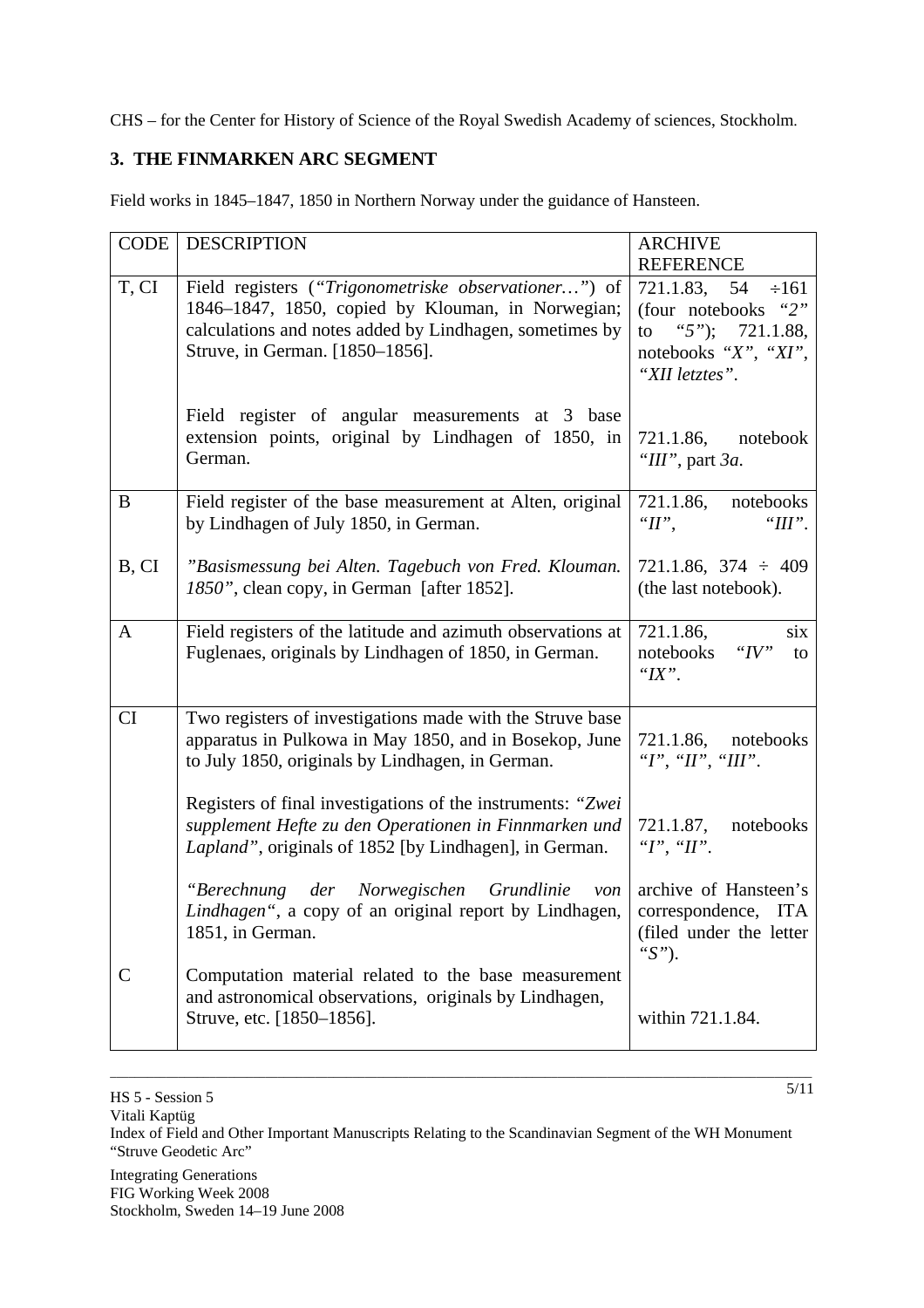| <b>CODE</b> | <b>DESCRIPTION</b>                                                                                                                                                                                                                                             | <b>ARCHIVE</b><br><b>REFERENCE</b>  |
|-------------|----------------------------------------------------------------------------------------------------------------------------------------------------------------------------------------------------------------------------------------------------------------|-------------------------------------|
| D           | Drawing material, maps.                                                                                                                                                                                                                                        | 703.12.339,                         |
|             |                                                                                                                                                                                                                                                                | 703.12.340, 703.8                   |
|             |                                                                                                                                                                                                                                                                | (not yet available).                |
|             | Position of the astronomical instruments at Fuglenaes,<br>scheme, ink, original by Lindhagen [1850].                                                                                                                                                           | 721.1.86,<br>notebook<br>"V", 200r. |
|             | Drawing of the monument at Fuglenaes, gouache, pencil,<br>18 x 30 cm, original, signed in ink: "Christiania, 14/8 –<br>54, von Hanno", 1854.                                                                                                                   | 721.1.79, sheet 1.                  |
| M           | Three annual reports on the progress of the field works of<br>1845, 1846, 1847; originals by Klouman and Lundh, of<br>31 Dec. 1845, 7 Nov. 1846, 8 Febr. 1848, in Norwegian.                                                                                   | NMA archives.                       |
|             | Report on results of the negotiations in Christiania and<br>Stockholm, original of November 30, 1849 by Lindhagen,<br>in German.                                                                                                                               | $721.1.85$ , $240 \div 250$ .       |
|             | Receipt listing the Pulkowa instruments taken for the<br>measurements in Finmarken, original of May 20, 1850 by<br>Klouman, in German.                                                                                                                         | 721.1.85, 267.                      |
|             | Notes on the comparison of the Norwegian and Swedish<br>baselines; a draft inscription for the proposed monument<br>at Fuglenaes – these within the original letter by Struve to<br>Hansteen of September 14/2, 1853, in German.                               | $721.1.85, 612 \div 617.$           |
|             | "Ueber den geodätischen Theil der Norwegischen<br>Gradmessungsoperationen", report by Lindhagen,<br>corrected fair copy, in German [spring 1854].                                                                                                              | $721.1.32, 401 \div 440.$           |
|             | Notes on general circumstances of the field works:<br>"Momenter til Indledningen ved Beskrivelsen over<br>Gradmaalingen i Finmarken", original by Klouman, in<br>Norwegian [1853 ?]; followed by translation to German,<br>by Lindhagen, dated March 20, 1856. | $703.12.67$ , $102 \div 112$ .      |
|             | Notes about progress of the measurements: "Suplement<br>tilStruves historiske Beratning om Gradmaalingen",<br>original by "K." [Klouman], in Norwegian [1853?].                                                                                                | $721.1.85, 582 \div 583r.$          |

HS 5 - Session 5

Vitali Kaptüg

Index of Field and Other Important Manuscripts Relating to the Scandinavian Segment of the WH Monument "Struve Geodetic Arc"

\_\_\_\_\_\_\_\_\_\_\_\_\_\_\_\_\_\_\_\_\_\_\_\_\_\_\_\_\_\_\_\_\_\_\_\_\_\_\_\_\_\_\_\_\_\_\_\_\_\_\_\_\_\_\_\_\_\_\_\_\_\_\_\_\_\_\_\_\_\_\_\_\_\_\_\_\_\_\_\_\_\_\_\_\_\_\_\_\_\_\_\_\_\_\_\_\_\_\_\_\_\_\_\_\_\_\_\_\_\_\_\_\_

Integrating Generations FIG Working Week 2008 Stockholm, Sweden 14–19 June 2008  $\frac{6}{11}$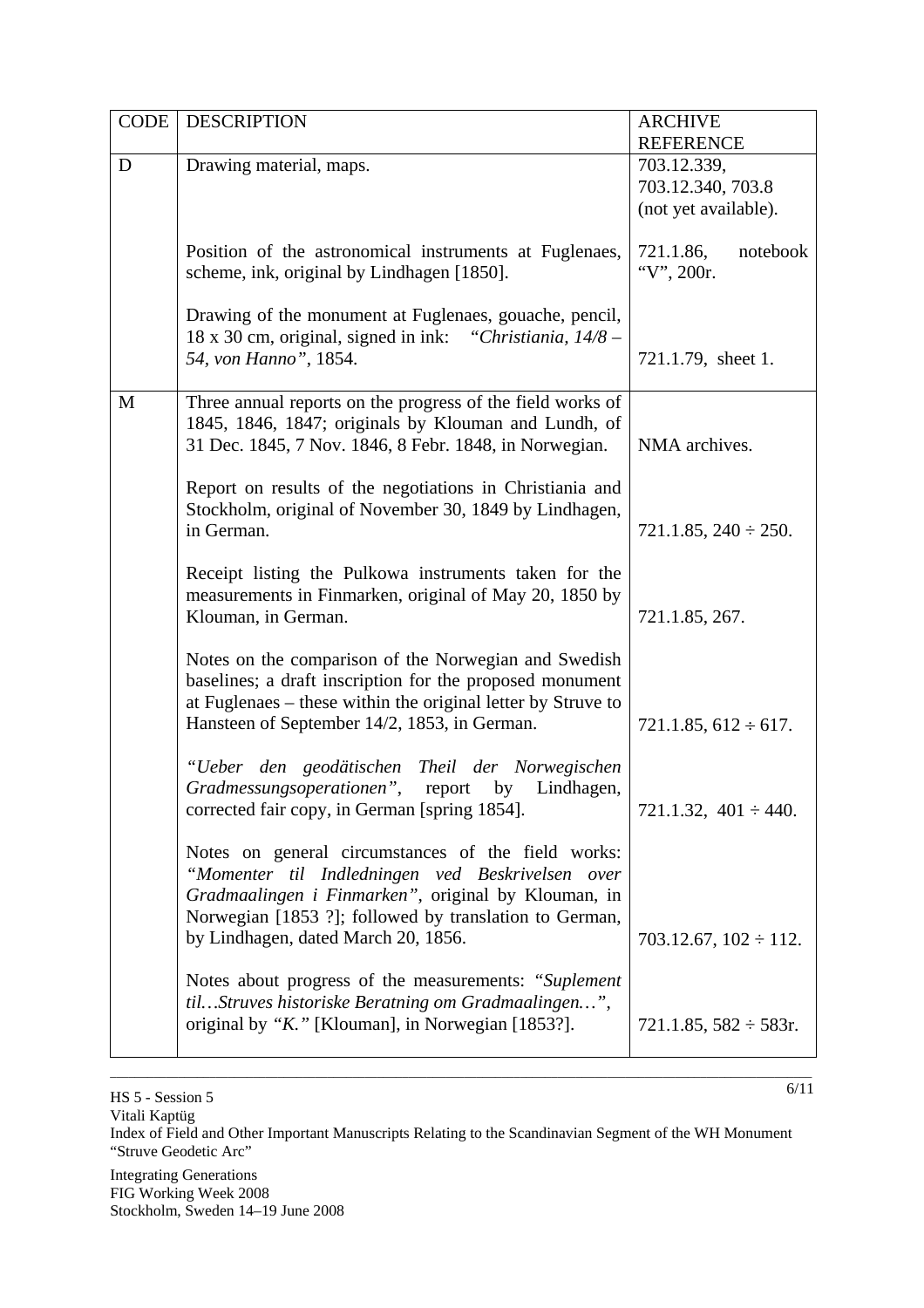| CODE | <b>DESCRIPTION</b>                                                                                                                                                                                                                                                                                                                                  | <b>ARCHIVE</b>                                                                                                            |
|------|-----------------------------------------------------------------------------------------------------------------------------------------------------------------------------------------------------------------------------------------------------------------------------------------------------------------------------------------------------|---------------------------------------------------------------------------------------------------------------------------|
|      |                                                                                                                                                                                                                                                                                                                                                     | <b>REFERENCE</b>                                                                                                          |
|      | "Uber das Gradmessungsmonument bei Fuglenaes"–<br>description of the monument at Fuglenaes, translated by<br>Lindhagen from a lacking letter by Klouman, in German<br>[before 1856].                                                                                                                                                                | 703.12.68, $11 \div 12$ ;<br>the inscription on the<br>monument: $14 \div 14$ r.                                          |
|      | Correspondence between Struve and Hansteen:<br>* 20 originals by Hansteen and 6 drafts by Struve, in<br>German. 1848–1855;<br>---><br>*3 originals by Struve, in German. 1849–1850;<br>$\rightarrow$<br>*5 originals by Struve, in German. 1851–1855<br>$\rightarrow$<br>(3 drafts by Struve do not match their originals in<br>Oslo and Hønefoss). | within 721.1.85;<br>NMA archives;<br>archive of Hansteen's<br>correspondence, ITA<br>(filed under the letter<br>" $S$ "). |

## **4. THE LAPLAND ARC SEGMENT**

Field works in 1845–1852 northwards across Lapland up to Kautokeino in Finmarken, under the guidance of Wrede (1845) and Selander (from 1846 till 1852).

| <b>CODE</b>    | <b>DESCRIPTION</b>                                                                                                                                                                                                                                                                                                    | <b>ARCHIVE</b>                                                                   |
|----------------|-----------------------------------------------------------------------------------------------------------------------------------------------------------------------------------------------------------------------------------------------------------------------------------------------------------------------|----------------------------------------------------------------------------------|
|                |                                                                                                                                                                                                                                                                                                                       | <b>REFERENCE</b>                                                                 |
| T, D           | Notebook labelled: "1849. Avasaxa,<br>Perrawara,<br>Kakamawara, Huitaperi, Torneå. 1850. Af Agardh. Oiwi,<br><i>Kuivaskerro</i> " – clean copy of field registers of August–<br>September 1849 [of Skogman?] and July–August 1850 of<br>Agardh, by unidentified author [Selander? Lindhagen?],<br>in ink, in Swedish. | <b>CHS</b><br>archives,<br>the<br>folder of 6 notebooks<br>ascribed to "Agardh". |
| T, A,<br>CI, D | Notebook labelled: "1850. Agardh" $-$ field register of<br>"July" [1850?], original by Agardh, apparently relating to<br>the astronomical station Stuor-oivi ["Oiwi"], pencil,<br>calculations in ink, in Swedish.                                                                                                    | ibid.                                                                            |
| T, CI,<br>D    | Notebook labelled: "Winkelobservationer. 1852" and<br>"Agardh 1852" – field register of August-September<br>1852, original by Agardh, pencil, calculations in ink, in<br>Swedish.                                                                                                                                     | ibid.                                                                            |
| B              | Field registers of the base measurement at Öfver-Torneå,<br>originals by Lindhagen, in German, 1851.                                                                                                                                                                                                                  | 703.7.155, notebooks<br>" $I$ ", " $II$ ".                                       |

Vitali Kaptüg

Index of Field and Other Important Manuscripts Relating to the Scandinavian Segment of the WH Monument "Struve Geodetic Arc"

\_\_\_\_\_\_\_\_\_\_\_\_\_\_\_\_\_\_\_\_\_\_\_\_\_\_\_\_\_\_\_\_\_\_\_\_\_\_\_\_\_\_\_\_\_\_\_\_\_\_\_\_\_\_\_\_\_\_\_\_\_\_\_\_\_\_\_\_\_\_\_\_\_\_\_\_\_\_\_\_\_\_\_\_\_\_\_\_\_\_\_\_\_\_\_\_\_\_\_\_\_\_\_\_\_\_\_\_\_\_\_\_\_

Integrating Generations FIG Working Week 2008 Stockholm, Sweden 14–19 June 2008  $\frac{7}{11}$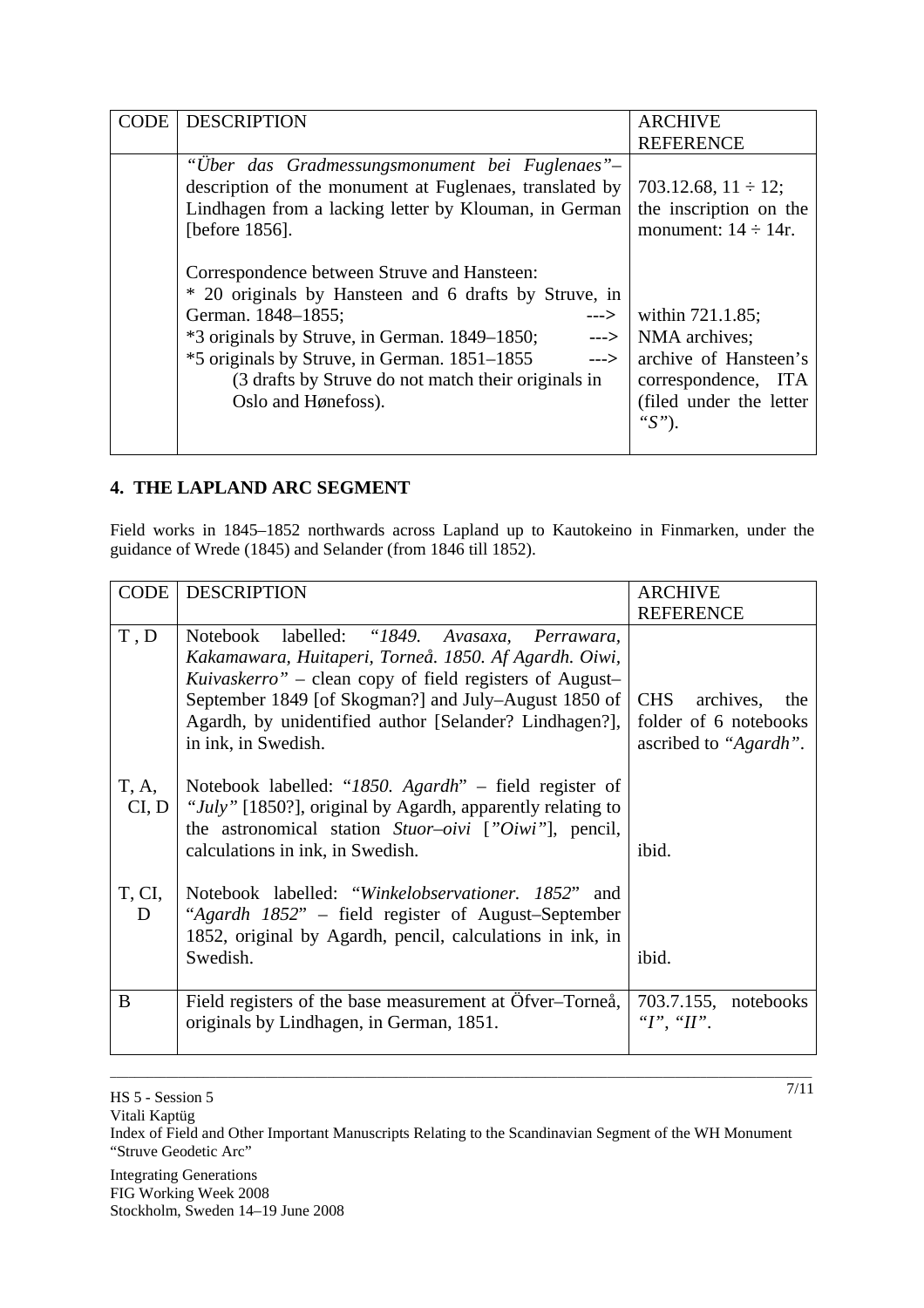| <b>CODE</b> | <b>DESCRIPTION</b>                                                                                                                                                                                                                                                    | <b>ARCHIVE</b><br><b>REFERENCE</b>                                                       |
|-------------|-----------------------------------------------------------------------------------------------------------------------------------------------------------------------------------------------------------------------------------------------------------------------|------------------------------------------------------------------------------------------|
| A, D        | Notebook labelled: "Astron. observ. på S. Oivi" – field<br>register of astronomical observations of latitude at Stuor-<br><i>oivi</i> in June–July 1850, original by Selander, pencil, in<br>Swedish.                                                                 | <b>CHS</b><br>archives,<br>the<br>folder of 5 notebooks<br>ascribed<br>to<br>"Selander". |
| A           | Notebook labelled: "Astron. observationer i Haparanda.<br>1851" – field register of astronomical observations with<br>universal instrument and vertical circle, the readings<br>dated September 1850 and September 1851, original by<br>Selander, pencil, in Swedish. | ibid.                                                                                    |
| A, D        | Field registers of the astronomical observations at Torneå,<br>incl. a situation plan, originals by Lindhagen and Wagner,<br>in German; June to September 1851.                                                                                                       | 703.7.155, notebooks<br>" $III"$ to " $VII"$ .                                           |
| CI          | Results of a linkage of the Swedish and Finnish arc<br>segments, original by Lindhagen, 1851.                                                                                                                                                                         | 721.1.84, 548.                                                                           |
|             | Finalized angular directions observed from Torneå to<br>Bälljatzvaara, incl. base extension stations, Struve's copy<br>from Selander's original of "27 Juli 1853".                                                                                                    | $2.1/1850.2$ , $81 \div 82$ .                                                            |
|             | Paper cards of computation of the arc chain from Torneå<br>to <i>Alten</i> , originals by Struve. 1853.                                                                                                                                                               | $721.1.90, 78 \div$ ,<br>$551 \div, 614 \div.$                                           |
|             | Original computation material by Lindhagen, Struve,<br>etc. related to the base measurement and astronomical<br>observations, $[1851-1856]$ .                                                                                                                         | within 721.1.84.                                                                         |
| D           | Drawing material, maps.                                                                                                                                                                                                                                               | 703.12.339,<br>703.12.340, 703.8<br>(not yet available).                                 |
|             | Situation plan of the astronomical instruments established<br>near Torneå, original [by Lindhagen, 1851].                                                                                                                                                             | 721.1.84, 537.                                                                           |
|             | Diagrams of the Öfver-Torneå base extension points,<br>originals by unidentified author, August 1853.                                                                                                                                                                 | 721.1.90,<br>$516, 519 \div 520.$                                                        |
| M           | Report on results of the negotiations in Christiania and<br>Stockholm, original of November 30, 1849 by Lindhagen,<br>in German.                                                                                                                                      | $721.1.85$ , $240 \div 250$ .                                                            |

HS 5 - Session 5

Vitali Kaptüg

Index of Field and Other Important Manuscripts Relating to the Scandinavian Segment of the WH Monument "Struve Geodetic Arc"

\_\_\_\_\_\_\_\_\_\_\_\_\_\_\_\_\_\_\_\_\_\_\_\_\_\_\_\_\_\_\_\_\_\_\_\_\_\_\_\_\_\_\_\_\_\_\_\_\_\_\_\_\_\_\_\_\_\_\_\_\_\_\_\_\_\_\_\_\_\_\_\_\_\_\_\_\_\_\_\_\_\_\_\_\_\_\_\_\_\_\_\_\_\_\_\_\_\_\_\_\_\_\_\_\_\_\_\_\_\_\_\_\_

Integrating Generations FIG Working Week 2008 Stockholm, Sweden 14–19 June 2008  $8/11$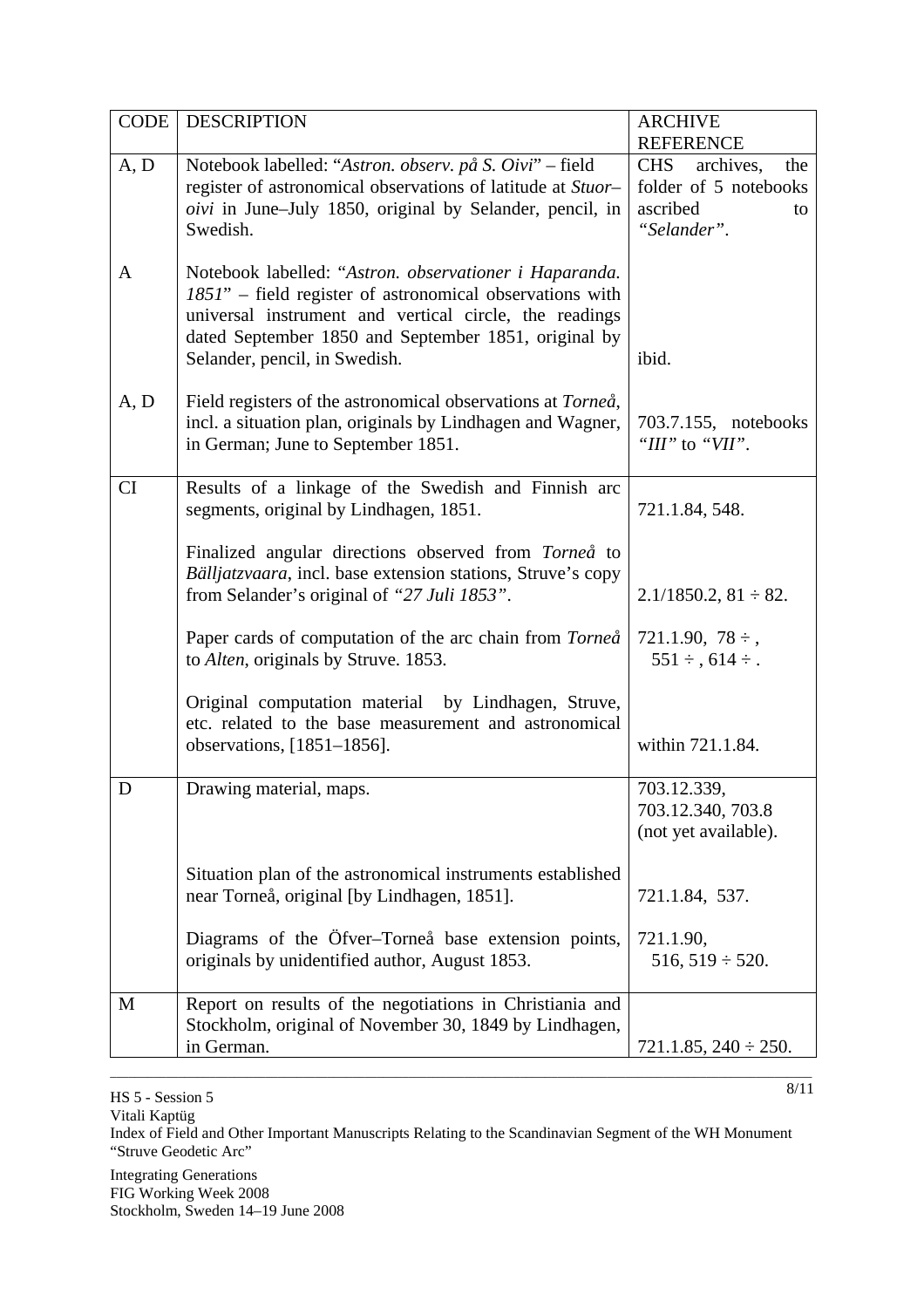| CODE | <b>DESCRIPTION</b>                                                                                                                                                                                                                                                        | <b>ARCHIVE</b>                                                                                                                      |
|------|---------------------------------------------------------------------------------------------------------------------------------------------------------------------------------------------------------------------------------------------------------------------------|-------------------------------------------------------------------------------------------------------------------------------------|
|      |                                                                                                                                                                                                                                                                           | <b>REFERENCE</b>                                                                                                                    |
|      | Report on the arc measurement works accomplished by<br>1851, [original by Selander or a copy by Lindhagen,<br>1851], in Swedish.                                                                                                                                          | $721.1.85, 334 \div 335.$                                                                                                           |
|      | Minutes of the joined Russian–Swedish–Norwegian<br>meeting of the leaders of the meridian arc measurements<br>of 1816–1852, signed on July 26, 1853 by Hansteen,<br>Selander and Struve [one of the 3 originals]; in German.                                              | $721.1.85, 563 \div 564;$<br>$2.1 - 1850.2$ , $87 \div 87$ r.                                                                       |
|      | "Ueber den geodätischen Theil der Schwedischen<br>Gradmessungsoperationen, nach Herrn<br>Professor<br>Selander vorläufigen Mittheilungen", report by<br>Lindhagen, the second half is lacking, fair copy, in<br>German [1855].                                            | $721.1.89, 318 \div 340.$                                                                                                           |
|      | Correspondence between Struve (5 draft copies of 1845–<br>1855) and Selander (10 originals of 1844–1853), Wrede,<br>Wahlberg, Lindhagen, RSAS; in German.<br>Letters to RSAS and Academy's permanent secretary P.F.<br>Wahlberg, originals by Selander. $[1846 - 1852]$ . | within 721.1.85.<br>CHS archives; access<br>via the box " $Se -$ "<br>the<br>alphabetic<br>of<br>catalogue<br>of<br>correspondence. |

## **Two Notes**

One important Selander's letter to Struve (of August 10, 1855) included the rest of his final results relating to the Swedish arc segment. Until it was received Struve had only been able to perform interim linkage computations south and north of the segment, basing on the data submitted by Lindhagen. Unfortunately, Selander's original has not been found.

Within the CHS Stockholm "folder of 5 notebooks" ascribed to *"Selander"*, there is a notebook labelled: *"Höjdobservationer i Lappmarken. 1852. Selander I"*. It contains a separate (ripped out) piece of paper which reads: *"22 hæften Selanders och Agardhs och Skogmans Gradmåtningsjournaler i Lappland. 1846 – 1852"*. Apparently, it is written by G. Lindhagen and speaks of a complete amount of the field registers relating to the SGA Lapland segment.

\_\_\_\_\_\_\_\_\_\_\_\_\_\_\_\_\_\_\_\_\_\_\_\_\_\_\_\_\_\_\_\_\_\_\_\_\_\_\_\_\_\_\_\_\_\_\_\_\_\_\_\_\_\_\_\_\_\_\_\_\_\_\_\_\_\_\_\_\_\_\_\_\_\_\_\_\_\_\_\_\_\_\_\_\_\_\_\_\_\_\_\_\_\_\_\_\_\_\_\_\_\_\_\_\_\_\_\_\_\_\_\_\_ 9/11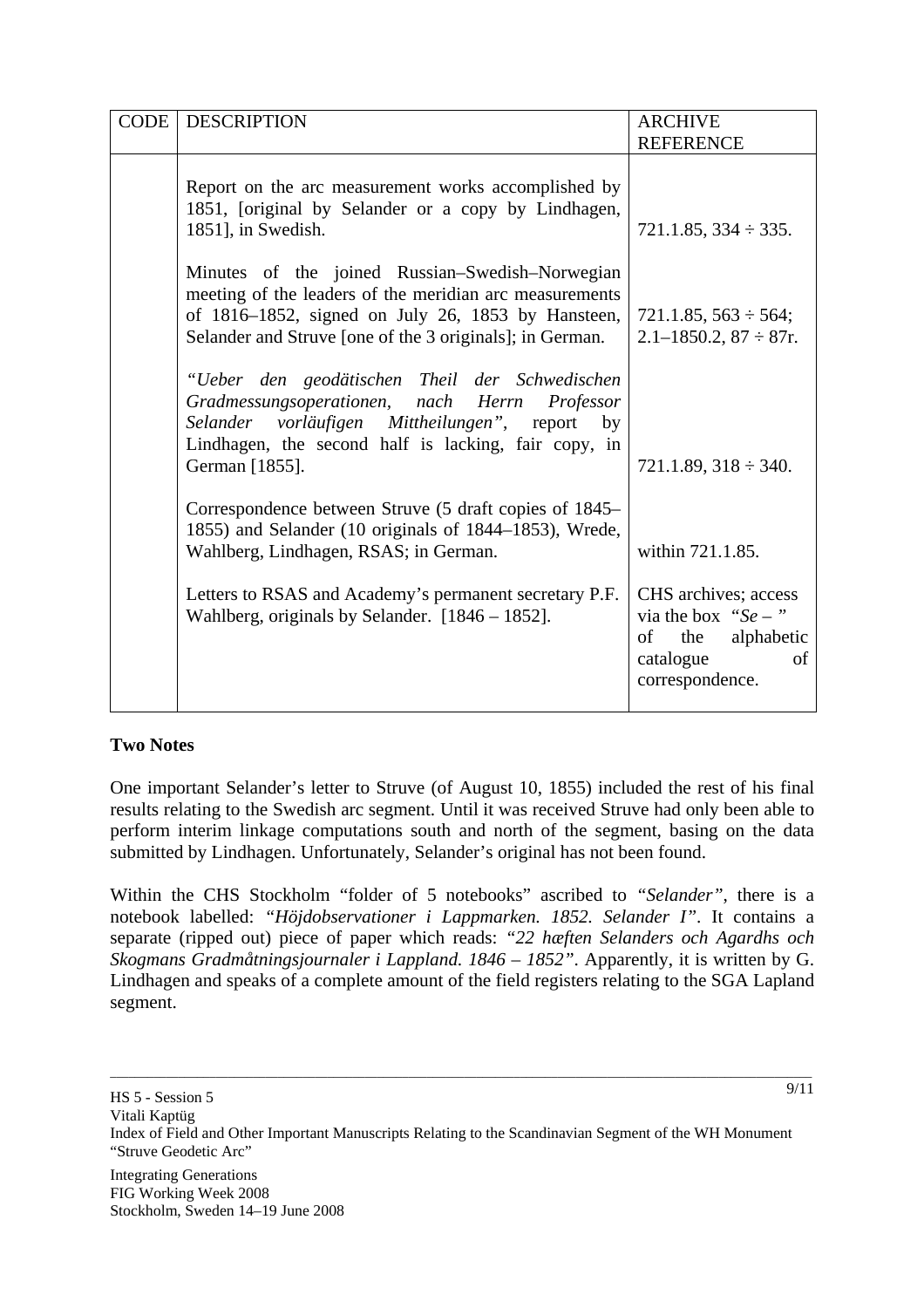## **ACKNOWLEDGEMENTS**

My search for the SGA manuscripts began in St.–Petersburg as far back as 1997, it was just an overture. A deeper identification of the found documents required more spare time; it became possible some later thanks to co–operation with the *International Institution for the History of Surveying and Measurement (IIHSM)* – a body within FIG. Care by the IIHSM for my archive work, financial support to find and catalogue still unknown SGA documents was most important. The criteria of sorting out the documents as well as the final form of indexing them resulted from fruitful discussions with the IIHSM officers – Messrs. J. De Graeve, D.A. Wallis and J.R. Smith; it is my pleasure to acknowledge their efforts and express my gratitude to them. I am also much grateful to Dr. Nina Moskovchenko, presently research worker with the *Museum of Pulkovo observatory*, for her continuous co–operation. I am indebted to Dr. habil. Irina Tunkina and other staff of the *St.–Petersburg Branch of the Archive of the Russian Academy* for fruitful co–operation. Thanks are also to Dr Aleksey Litvin of the *State Archive of the Russian Federation (Moscow)* and Dr Natalia Gordeeva of the *State Military–Historical Archive (Moscow)* for providing valuable information regarding lost archive documents of the former Military Topographers' Corps. Special thanks are to the manageress of the *Archive of the Russian Geographical society* Mrs. Maria Matveyeva for important technical help and consultation at early stages of my research. Many archive documents have been recognized due to permanent reference to F.G.W. Struve's "Arc du méridien…", the 1861 edition in Russian, which has been in my unusually long use in the *library of the Russian Geographical Society*; it is my pleasure to express cordial thanks to the library manageress Mrs. Svetlana Savina.

Sincere gratitude is expressed to *Statens Kartverk* (Hønefoss, Norway) and *Swedish Society for Anthropology and Geography* (Stockholm) for providing financial support for my work in the archives of Hønefoss and Stockholm in August 2006; special thanks are to Hans–Fredrik Wennström of *Lantmäteriet* (Gävle, Sweden) and Bjørn Geirr Harsson of *Statens Kartverk* for their active personal involvement and arrangements ensuring best opportunities for my work there. I also wish to thank Anne Miche de Malleray, archivist of the *Center for History of Science of the Royal Swedish Academy of sciences* (Stockholm) for kind co–operation.

#### **REFERENCES**

Kaptüg, V., 2002. General Review of the History of the Manuscripts Related to the Struve – Tenner Arc Measurements. *STRUVE ARC 150. Reports of the International Scientific Conference,* p. 68–71. Tallinn – Tartu, Association of Estonian Surveyors, et al.

Kaptüg, V.B., 2006. What Was Found in the Russian Archives About Geodetic Works in the Norwegian Part of the Struve Arc (1844–57). *Read at the Norwegian Mapping Authority (Statens Kartverk).* August 24, 2006. 15 p. Hønefoss.

Pettersen, B.R., 2007. The Norwegian Part of The Struve Geodetic Arc – an Original Instrument Rediscovered. *Survey Review*, *39*, 306 (October), p. 294–307.

\_\_\_\_\_\_\_\_\_\_\_\_\_\_\_\_\_\_\_\_\_\_\_\_\_\_\_\_\_\_\_\_\_\_\_\_\_\_\_\_\_\_\_\_\_\_\_\_\_\_\_\_\_\_\_\_\_\_\_\_\_\_\_\_\_\_\_\_\_\_\_\_\_\_\_\_\_\_\_\_\_\_\_\_\_\_\_\_\_\_\_\_\_\_\_\_\_\_\_\_\_\_\_\_\_\_\_\_\_\_\_\_\_

10/11

Vitali Kaptüg Index of Field and Other Important Manuscripts Relating to the Scandinavian Segment of the WH Monument "Struve Geodetic Arc"

HS 5 - Session 5